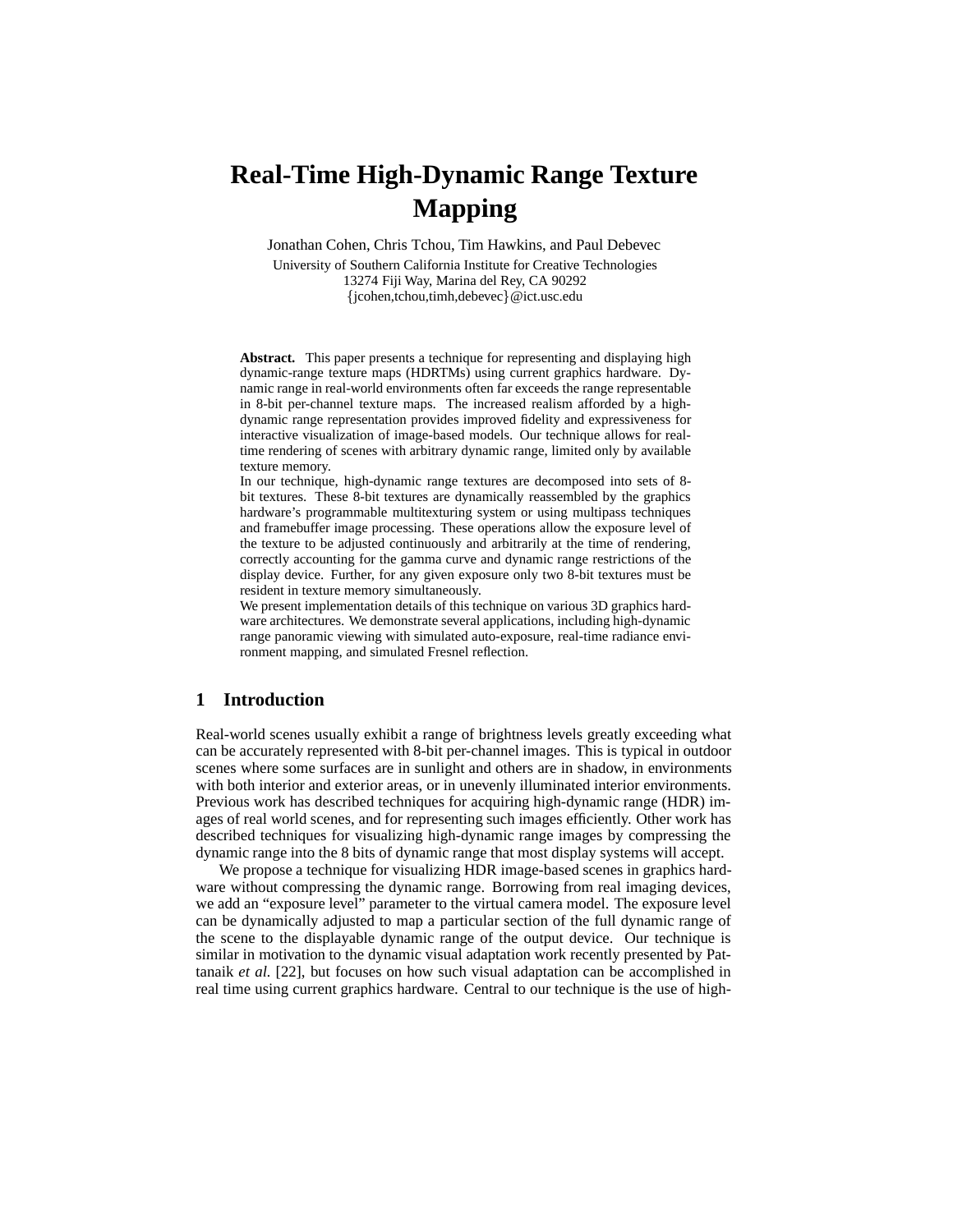dynamic range texture maps (HDRTMs) for real-time rendering of HDR image-based environments. Our implementations of HDRTMs use standard 8-bit per-channel texture memory to store 8-bit sections of arbitrary bit-depth textures.

In image-based rendering, texture maps often store the exitant radiance from a surface rather than albedo. Since light can be arbitrarily intense, standard clamped 8-bit textures have limited usefulness for image-based rendering. HDRTMs, on the other hand, allow us to store arbitrarily large radiance values in texture maps. During rendering, these radiance values are scaled according to the camera's exposure level and any light attenuation due to reflection or transmission, and then clamped to the valid range of the display device. Thus HDRTMs are an appropriate technique for visualizing global illumination solutions interactively and properly simulating bright lights reflected in dark surfaces.

Most devices display images with 8 bits per-channel, employing a nonlinear mapping between pixel values and brightness levels. This mapping is typically described by a *gamma curve*, in which the intensity *i* displayed on the monitor for a pixel with value *p* is computed as  $i = (p/255)^{\gamma}$ . In this work, we create texture maps that have a greater number of bits per pixel than the display device, allowing for increased dynamic range. For example, a texture map with 16 bits per pixel allows us to represent 256 times the displayable pixel value range, and with a  $\gamma = 2.2$  mapping <sup>1</sup> the maximum representable intensity increases by  $256^{2.2}$ , or nearly a factor of 200,000. This dynamic range is enough to represent bright outdoor scenes and darker indoor regions in the same texture map, and is therefore adequate for most applications.

## **2 Related work**

An early source of high-dynamic range (HDR) images in computer graphics were the renderings produced by radiosity and global illumination algorithms. As a particular example, Greg Ward's RADIANCE synthetic imaging system [32] outputs each of its renderings in Ward's "Real Pixels" [31] high-dynamic range Red-Green-Blue-Exponent format, representing HDR images in just 32 bits per pixel. Schlick [27] later presented a nonlinear mapping process to encode color HDR in 24 bits per pixel, and Ward has presented two other formats based on separating high-dynamic range luminance from perceptually represented chrominance as the LogLuv extension to the TIFF image format [15]. HDR images of real-world radiance may also be acquired using standard digital cameras as demonstrated in [4]. We use HDR images acquired with this technique in this paper.

Displaying HDR images on low-dynamic range (LDR) devices such as video monitors and has been studied in the context of *tone reproduction* [29]. [10] performed this process through quantization, [16] through histogram adjustment, and [30] through a form of anisotropic diffusion. [21] modeled the effect of visual adaptation in viewing high-dynamic range images, and later work [22] modeled global time-dependent effects. [30] discussed a foveal display program in which the exposure of a high-dynamic range image was adjusted according to user mouse input, but was implemented in software only. [26] presented a technique for performing Ward's tone reproduction algorithm interactively to visualize radiosity solutions.

Texture mapping has been used in scan line renderers, ray tracers, and hardwareaccelerated computer graphics applications for over two decades. A survey of applications of texture mapping is presented by Haeberli and Segal in [11]. We take advantage

<sup>&</sup>lt;sup>1</sup>2.2 is a typical value for  $γ$  on PC monitors.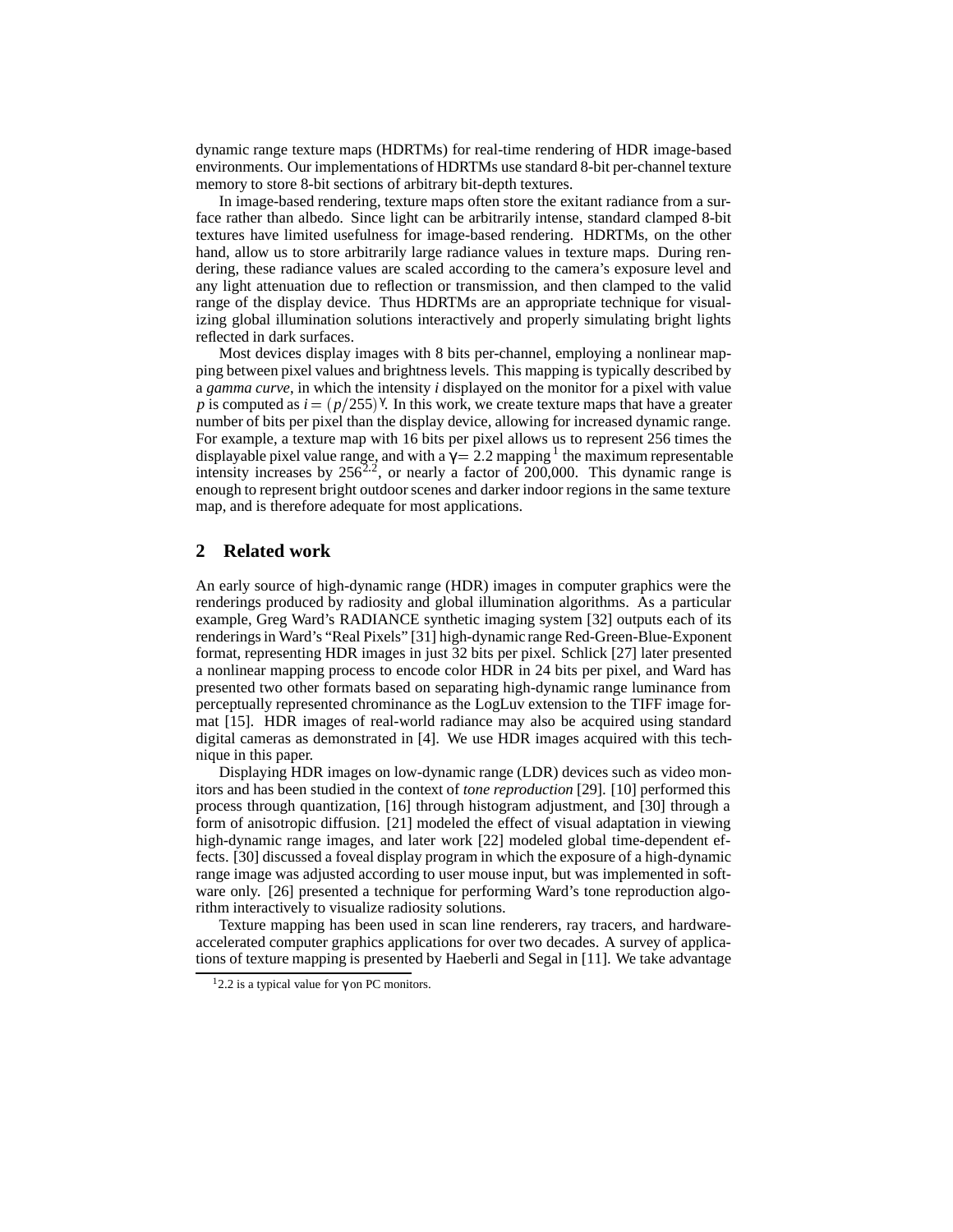of the powerful new additions to the texturing pipeline that allow for programmable texture preprocessing such as NVidia's register combiner and texture shader architectures [19].

Of particular relevance to our work is the use of texture mapping for real-time image-based rendering [5, 7, 17, 24]. Most applications of these techniques have been limited to reproducing scenes with low-dynamic range, such as flatly illuminated room interiors or cloudy outdoor environments. This paper provides a way to extend these techniques to environments with dramatic lighting, such as both interior and exterior areas, by allowing high-dynamic range images to be used as texture maps.

[3] used high-dynamic range images of incident illumination to render synthetic objects into real-world scenes. This work used non-interactive global illumination rendering to perform the lighting calculations. Significant work has been done to approximate these full lighting calculations in real-time using graphics hardware. For example, [1] and [12] described how texture prefiltering and standard texture mapping could be used to interactively render convincing approximations to the illuminated objects in [3], while [13, 14, 23] use multi-pass rendering methods to simulate arbitrary surface reflectance properties. This paper presents a potential step towards extending these techniques by allowing high-dynamic texture maps to be rendered with hardware acceleration and used for hardware-based lighting calculations. An alternate implementation by Simon Green uses the new two-channel 16-bit HILO texture format available in the NVidia GeForce3 architecture [8] to perform similar calculations.

## **3 Representation and rendering of HDRTMs**

#### **3.1 General technique**

Most graphics hardware allows only 8-bit per-channel color values to be used in texture maps.<sup>2</sup> However, many graphics cards allow texels from multiple textures to be combined during texture fetching or in the framebuffer to produce the final rendered color. In our technique, we use multiple textures to represent high-dynamic range textures. These textures are then combined in hardware to produce a correct 8-bit texture for any exposure setting.

Consider a 16-bit texture that stores values directly proportional to the exitant radiance from a surface. We simulate the appearance of the surface as seen by a linearresponse camera with a given exposure value and white point by computing:

$$
I(v) = clamp(ev).
$$

Here *e* is a virtual exposure level that may take on any non-negative value, and the *clamp* function simply clamps the result to 8 bits, that is, to a pixel value of 255. To provide for hardware computation of  $I(v)$ , we can represent the 16-bit texture *v* as two 8-bit textures, storing the low bits into  $v_0$  and the high bits into  $v_1$ . We then have

$$
I(v) = clamp(e(v_0 + 256v_1))
$$
  
= clamp(ev\_0 + 256ev\_1)  
= clamp(clamp(ev\_0) + clamp(256ev\_1)) (1)

where the last equality follows from the observation that for  $a, b > 0$ ,  $clamp(a + b) =$  $clamp(clamp(a) + clamp(b))$ . This is demonstrated graphically in Figure 1.

<sup>2</sup>The newest GeForce3 cards from NVidia allow for a two-channel 16 bit per-channel format.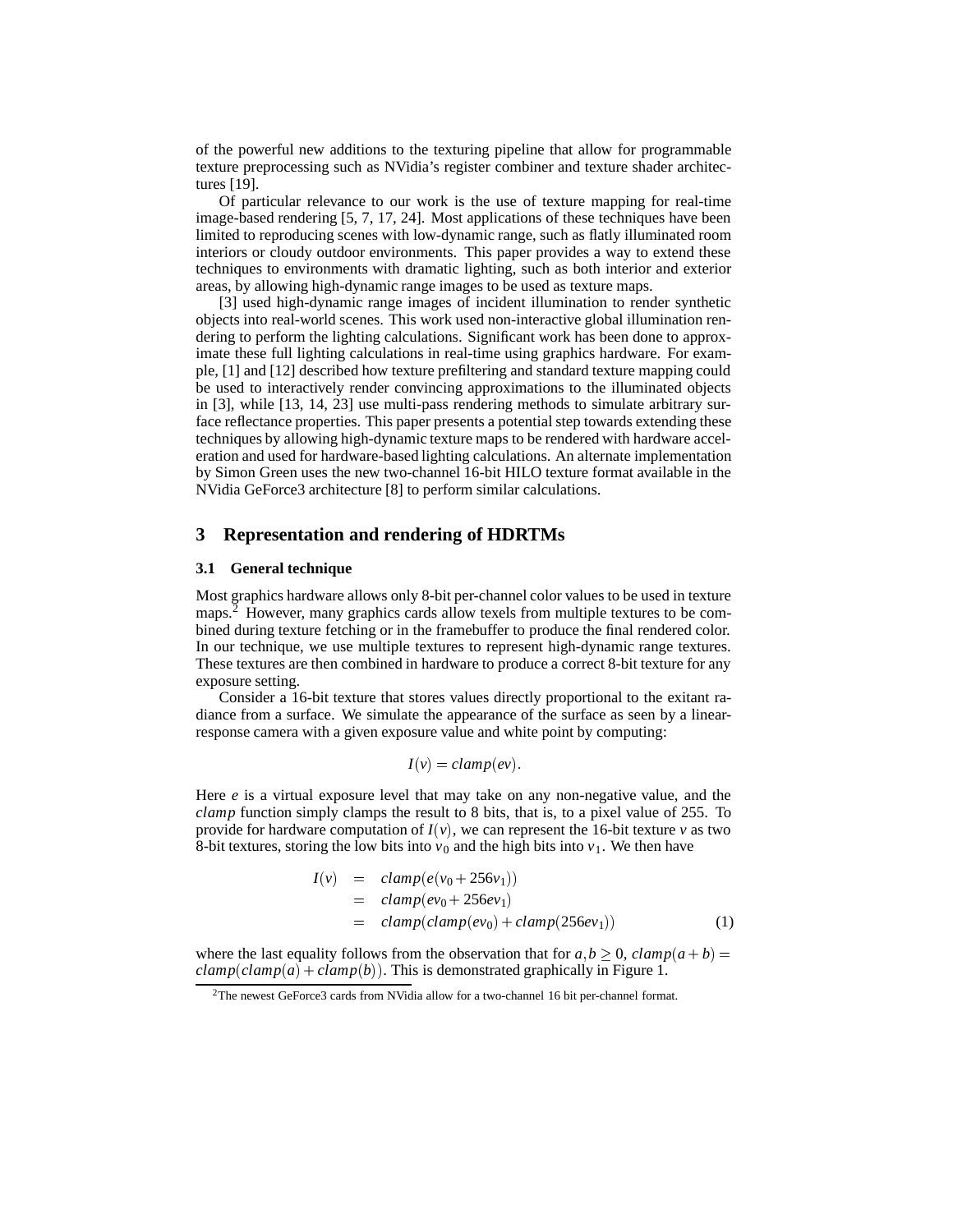

**Fig. 1.** Overview of HDRTM pipeline.

Many graphics systems have multitexturing that supports texture computations of the form of Equation 1, although all systems we have investigated have required some modifications to accommodate limitations such as restricted ranges for operands (e.g. multiplication by values greater than 1 is not supported).

It should be noted that when  $e < 1/256$ , any regions that were clamped (saturated) in the 16-bit texture will begin to dim incorrectly. Similarly, when  $e > 1$ , the low 8 bits of the texture will be amplified and the displayed texture will begin to appear quantized for lack of sufficient low-order bits. This means that restricting *e* to the range  $[256^{-1}, 1]$ allows the 16-bit texture to be viewed without visible artifacts.

For textures with greater than 16 bits, we can modify Equation 1 by adding one term to the sum for each additional 8 bits. However, adding many textures together during rendering may impact performance. By precomputing and storing additional texture maps, we can compute Equation 1 by adding only two 8-bit textures together. We illustrate this with an example. Consider a 24-bit texture value  $\nu$ . From  $\nu$  we compute  $x = v/256$ , which is representable in 16 bits. We also compute  $y = clamp_{(2^{16}-1)}(v)$ which clamps  $\nu$  to the 16-bit maximum. We split the 16-bit values  $x$  and  $y$  into 8-bit textures  $x_0$ ,  $x_1$  and  $y_0$ , $y_1$  as above. For a given value of *e*, we compute  $I(v)$  as follows. If  $e \in [256^{-1}, 1]$ ,  $I(v) = clamp(clamp(ev_0) + clamp(256ey_1)$ , as in Equation 1. If  $e \in [256^{-2}, 256^{-1}],$   $I(v) = clamp(clamp(256ex_0) + clamp(256<sup>2</sup>ex_1)).$  In general, the number of textures required to store a texture of bit depth  $8n$  with  $n \ge 2$  is  $2n - 2$ . Note that for an 8*n*-bit texture, the useful exposure range is  $[256^{1-n}, 1]$ .

#### **3.2 Gamma-corrected textures**

Most display devices apply a gamma curve to the output intensities as described in Section 1. To produce the correct display values, we must therefore gamma correct an HDRTM by exponentiating the radiance values by  $1/\gamma$ .

Let  $v' = v^{1/\gamma}$  be a gamma-corrected texture value. To apply our technique to gammacorrected values, we need only observe that gamma-correcting the result of scaling radiance value *v* by *e* is equivalent to scaling *v'* by  $e^{1/\gamma}$ . If we let  $e' = e^{1/\gamma}$ , this implies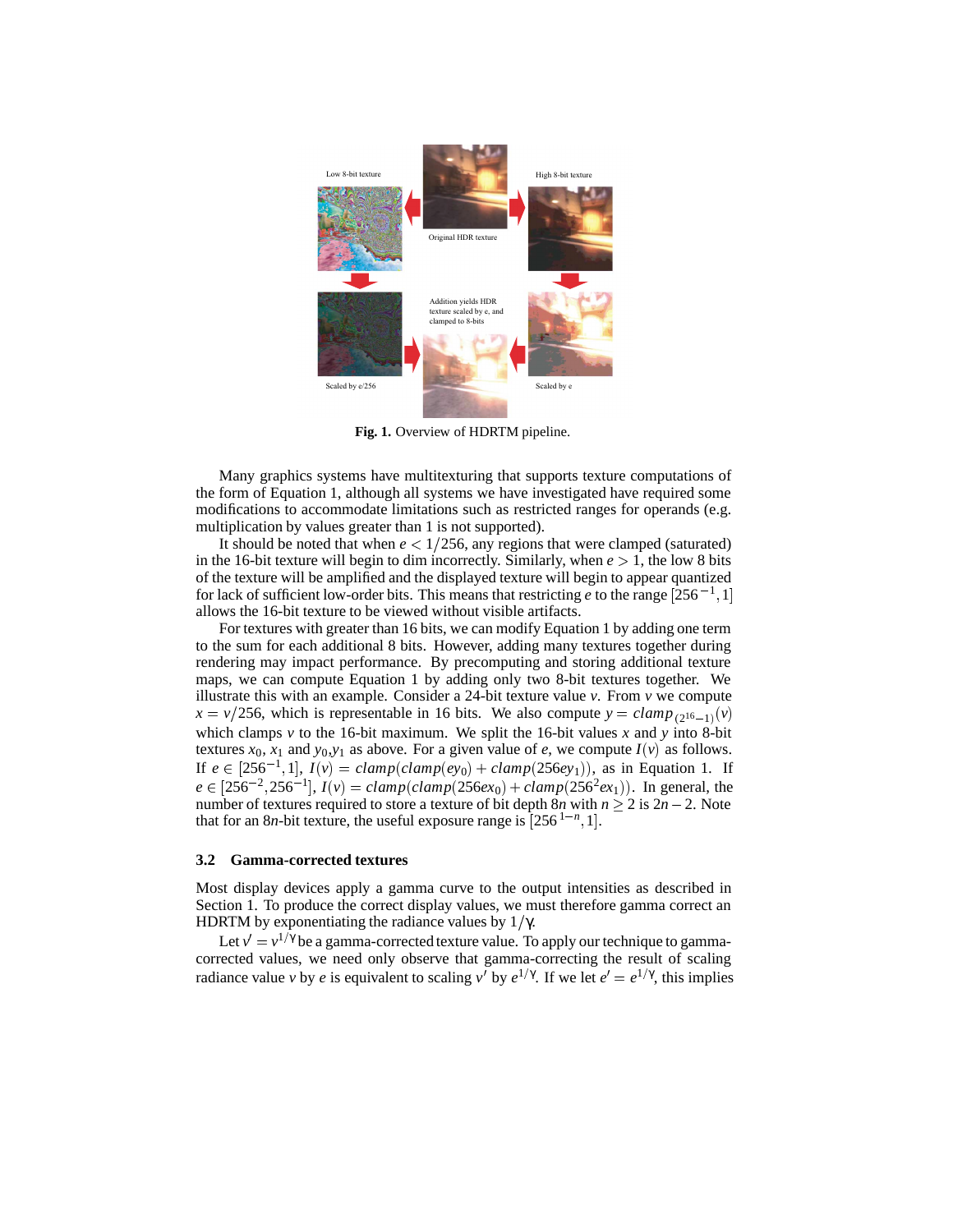$$
I(v)^{1/\gamma} = clamp(v'e') = clamp(clamp(e'v'_0) + clamp(256e'v'_1).
$$
 (2)

Thus, provided the values in the HDRTM are gamma-corrected before they are converted to 8-bit textures, we can correctly render this HDRTM by gamma-correcting the exposure level as well. Note that this extends the effective exposure range of the texture map to  $[1/256^\gamma, 1]$ . The downside is that we can not correctly add two gammacorrected HDRTMs using the standard addition operator, for example to render diffuse and specular passes as shown in Figure 3e.

### **3.3 Implementation on SGI**

We can implement HDRTMs using the hardware-accelerated pixel transfer pipeline operations on SGI systems. Assuming gamma-corrected 16-bit texture values, we first render the high 8 bits of the texture into the framebuffer,  $v_1'$ . We turn off blending, set the pixel transfer function to scale all color channels by 256*e'*, and call glCopyPixels to read the framebuffer back onto itself and apply the scale factor. Next, we turn on additive blending, set the current color to be  $(e', e', e')$ , set the texture environment mode to modulate the texture values by the current color, and render the least-significant portion of the texture into the framebuffer,  $v_0'$ . This directly computes the quantity as in Equation 2. On an Onyx3 Infinite Reality, this runs in full screen mode (1280 x 1024 resolution) at 30 Hertz.

#### **3.4 Implementation on NVidia GeForce2**

We have also implemented HDRTMs using the programmable texture combiner system in NVidia's GeForce2 and TNT architectures. This is inherently difficult because these architectures do not directly support multiplying textures by values greater than one. Texture combiners process texture values after they have been fetched from memory before they are written into the framebuffer. The GeForce2 contains two texture combiners, each of which can take 4 inputs  $(A, B, C, D)$  interpreted as 8-bit fixed point numbers between 0 and 1 and generate the output  $A * B + C * D$ . The inputs to the combiners can be either the value 0, the value 1, the current texel color, a constant color, an interpolated color, or the result of a previous texture combiner. Finally, the output of the combiner can be multiplied by 1, 2, or 4, with the result clamped back to the 8-bit range. The details of this operation may be found in [19, 25].

Within this architecture, we can compute  $clamp(ex_0 + 16ex_1)$  for any value of *e* between 0 and 1 as follows:

| <b>Exposure Range</b>              | <b>Combiner Name</b> | A               | в          |          |          | Final Multiplier |
|------------------------------------|----------------------|-----------------|------------|----------|----------|------------------|
| $e \in [\frac{1}{2}, 1]$           | TC <sub>0</sub>      | $x_1$           |            | $x_1$    |          | x4               |
|                                    | TC1                  | TC <sub>0</sub> | $\epsilon$ | $x_0$    | e/2      | x2               |
| $e \in [\frac{1}{4}, \frac{1}{2}]$ | TC <sub>0</sub>      | $x_1$           |            | $x_1$    |          | x2               |
|                                    | TC1                  | TC <sub>0</sub> | 2e         | $x_0$    | e/2      | x2               |
| $e \in [\frac{1}{8}, \frac{1}{4}]$ | TC <sub>0</sub>      | $x_1$           |            | $x_1$    |          | хl               |
|                                    | TC1                  | TC <sub>0</sub> | 4e         | $x_0$    | e/2      | x2               |
| $e \in [0, \frac{1}{8}]$           | TC <sub>0</sub>      | $x_1$           |            | $\theta$ | $\Omega$ | хl               |
|                                    | TC1                  | TC0             | 8e         | $x_0$    | e/2      | x2               |

We carefully set up the combiners so that if a value has been clamped at any point in the pipeline, future computations will never multiply the resulting number by less than  $1/2$ . This correctly ensures that the final output of TC1 after the multiplication by 2 will be 255 if any previous computations clamped.

that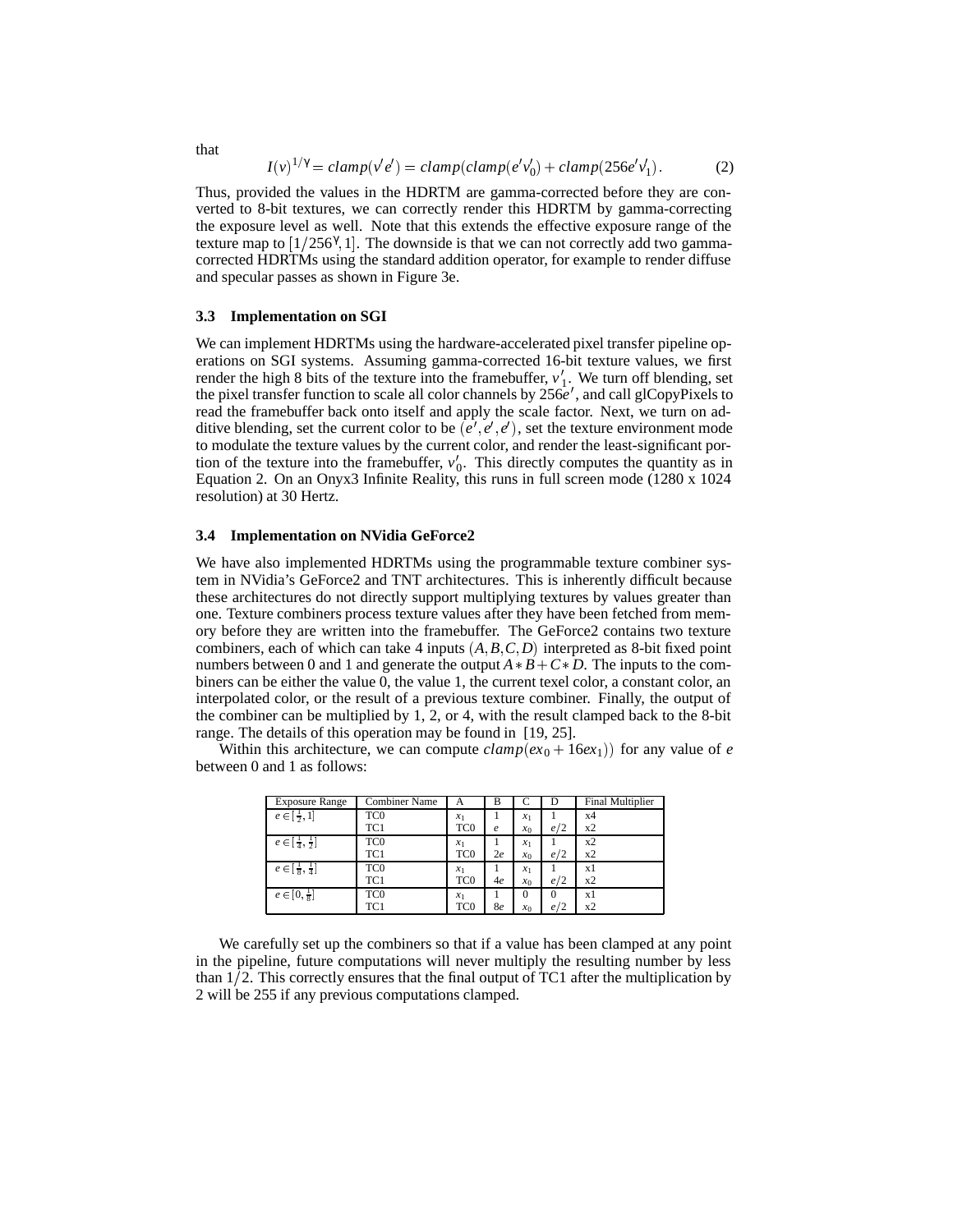If the texture combiners performed calculations in 8-bits of precision, the x2 multiplier at the end of TC1 would result in the low bit of the output always being zero. In the TNT2 and later architectures, however, all texture calculations are performed in 9 bits (although this is not guaranteed by the specifications), so we do not lose precision.

The ability to modulate a texture value by up to a factor of 16 implies that we can store 8-bit sections of an *n*-bit texture with each successive 8-bit chunk shifted 4 bits from the previous. Thus with two textures, we can store a 12-bit texture map. We may chain these 12-bit sections to achieve higher bit depth as in Section 3.1. Since we can only multiply by up to 16, however, this representation requires  $4n - 4$  textures to represent an 8*n*-bit texture map. Again, only two textures are ever used simultaneously.

With this method, a 16-bit texture would usually require 4 textures; however, in this particular case it is actually possible to use a trick to reduce the number of textures required to only 3. We start with two 8-bit textures,  $x_0$  and  $x_1$ , representing the leastsignificant and most significant 8 bits of a 16-bit texture as in Equation 1. We then precompute a third texture  $z = clamp(16 \cdot clamp(x_1))$ . Since we can scale a texture by up to 16, we can obtain  $clamp(256x_1)$  using  $clamp(16z)$ . In the case that  $e > 1/16$ , we replace  $x_1$  with z in the above texture combiner setup. If  $e \leq 1/16$ , we multiply *e* by 16, divide the scale factors in variables *B* and *D* in the TC1 stage by 16, and use  $x_1$  as described in the table. This is the technique we used to create the images in this paper.

## **4 Applications**

#### **4.1 Visualizing HDR scenery**

We have implemented a high-dynamic range panoramic image viewer using hardwareaccelerated HDRTMs, similar to panoramic image viewers like Quicktime VR [2]. Our viewer is implemented with hardware-accelerated cube-based environment mapping, where we render a cube that surrounds the viewpoint with the panoramic texture appropriately mapped onto it. The user can change the viewpoint by rotating and zooming, as in Quicktime VR. Our viewer has an extra degree of freedom, however, since the user can additionally set the exposure level at which the panorama is rendered. The system is demonstrated in Figure 2.

The exposure can be set either by a slider or with an "auto-exposure" mode. In auto-exposure mode, the system samples pixels near the center of the visible portion of the panorama. The system then adjusts the exposure level to correctly expose the image for these pixel values, similar to [28, 22]. To keep the exposure from fluctuating in an unpleasant manner, we do not adjust exposure directly, but model it as a high friction spring system, where the rest state is set to the desired exposure. More sophisticated models of adaptation as in [28, 22] could also be investigated.

## **4.2 Lighting**

We can also use HDRTMs to correctly model sharp specular reflections of bright environments from dark objects. We demonstrate this with high-dynamic range environment mapping of a teapot and simulating Fresnel reflection from the polished surface of a dark monolith.

Perfect specular reflection of convex objects can be simulated using graphics hardware by environment mapping techniques [9, 11] or by changing the camera's projection matrix according to the position of the reflector, as in  $[6]$  and  $[20]$ . While these techniques correctly calculate the position at which reflected objects appear on the sur-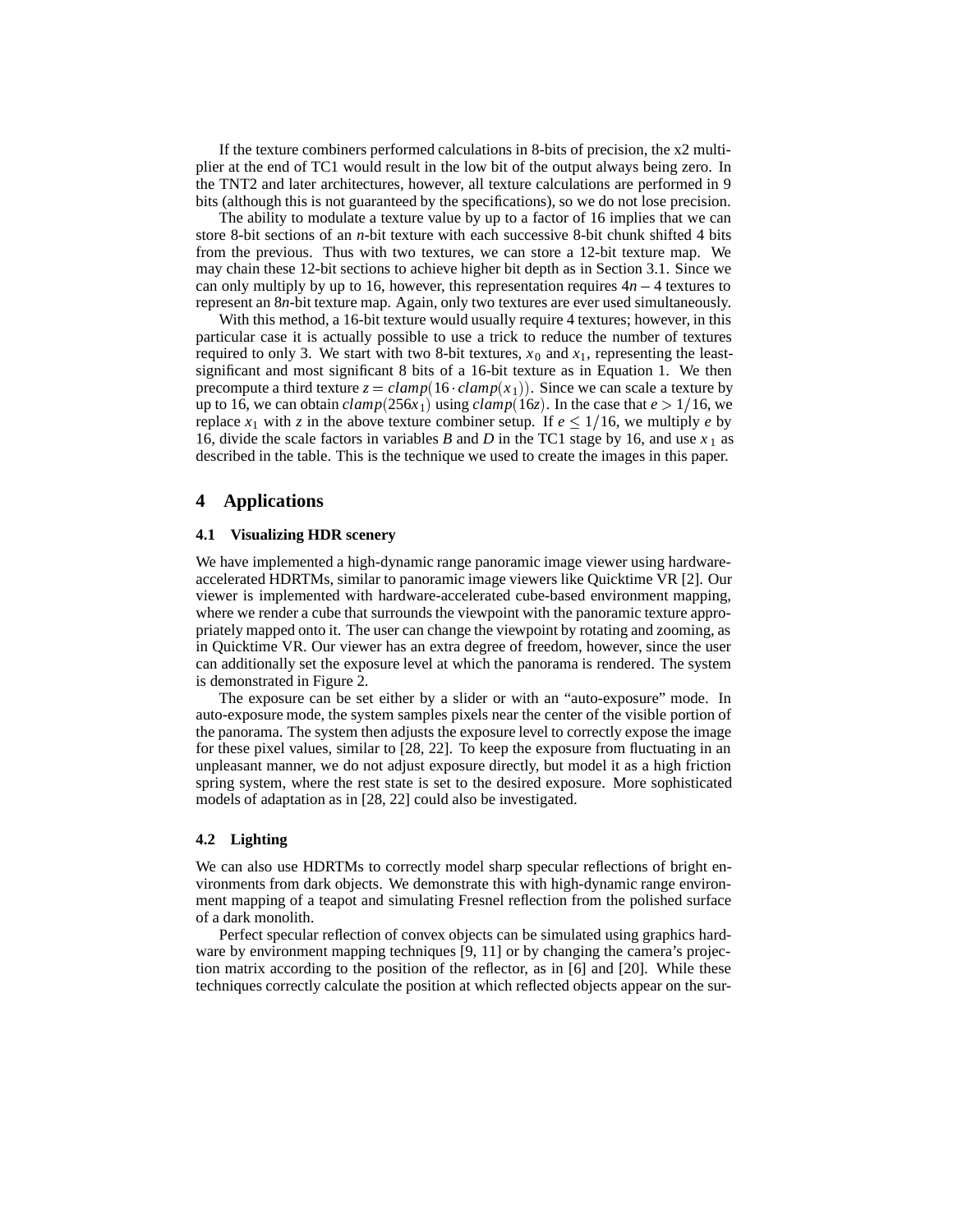face of the reflector, [3] notes that the intensity of the reflected light will be incorrect unless the reflected color is computed in full dynamic range before being clamped to the range of the display device.

For a point *s* on a perfectly specular surface, the reflected imaging function  $I_s(r)$ calculates the value to render to the framebuffer given incident environment radiance *r* along the ray that is reflected towards the camera about *s*. Assume *s* modulates incident radiance by specular coefficient  $\phi$ , where  $\phi \in [0, 1]$ . To display the result of the reflection, we compute  $I_s(v) = clamp(e\phi v)$ . Thus we set our exposure level to  $e \phi$  and render the value  $\nu$  that is stored in a HDRTM. To account for a gamma curve we must actually set the exposure level to be  $(e\phi)^{1/\gamma}$  and use the texture value *v'*. An example using this technique for real-time environment mapping is shown for a dark polished teapot in Figure 3a; the specular reflection produces an image of the environment  $1/8$ <sup>th</sup> of the environment's brightness. Figure 3b shows the same result using just standard 8-bit texture maps incorrectly clamped at the exposure level seen in the background environment.

We can also simulate glossy materials with a two-pass technique shown in Figure 3e. First, we render the object with a pre-convolved diffuse environment map. Then we render the object with a darker specular environment map and add the results in the framebuffer. Note that we cannot correctly add gamma-corrected pixel values in the framebuffer, so the result is not physically correct, although it looks plausible. Figure 3f shows the correct result, obtained by compositing the two passes in software.

Most real-world polished surfaces will behave as near-perfect mirrors ( $\phi = 1$ ) at glancing angles, while dropping to as low as  $\phi = 0.05$  at angles normal to the surface (the so-called "Fresnel effect"). Because the reflectivity can change by a factor of 20, the environment map must have dynamic range of at least 20 times that of the display device. Figures 3c-d show the wide dynamic range seen by rotating about a polished black monolith in a bright environment. To model Fresnel effects on curved surfaces efficiently, we would need a way of continuously varying the exposure level at which the HDRTM is rendered over the surface. This may be possible using different hardwarebased techniques on newer archnitectures such as the GeForce3 [8].

## **5 Conclusion and Future Work**

We have demonstrated that high-dynamic range texture maps can be stored and rendered efficiently using current hardware texturing architectures by storing high and low bits in different texture maps and recombining them during rendering. While native support for high-dynamic range would be ideal, the relatively small memory and processor overhead in our implementations on the SGI Onyx3 and NVidia GeForce2 systems suggest that HDRTMs could be applied in real applications on current hardware.

While the applications to lighting and scene visualization demonstrated in this paper are useful, we believe that much more work could be done in this area. We would like to experiment with performing hardware lighting calculations in full dynamic range and using these results to illuminate textured surfaces, which may be possible with the latest geometry and lighting engine on NVidia's GeForce3 cards [18]. Other applications include high-dynamic range lightfields and image-based models, as well as interaction techniques that exploit the ability to adjust exposure level. The addition of direct support for arbitrary multiplication of texture values in the texture fetching stage, and the ability to correctly add gamma corrected values in the framebuffer and multitexturing units would enable more physically realistic real-time lighting simulation. We leave this as future work in the area of hardware design.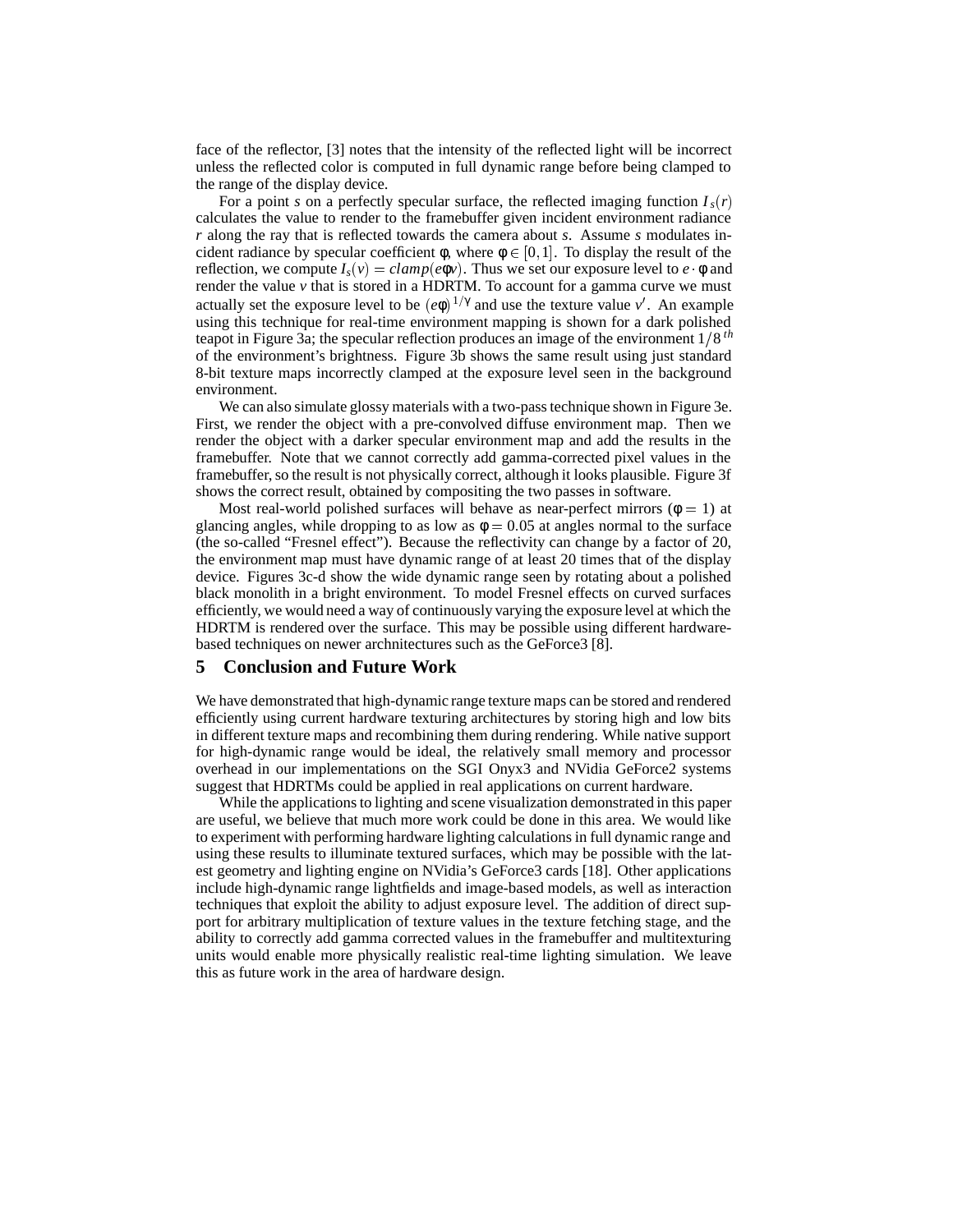## **Acknowledgements**

We thank Simon Green from NVidia for his helpful comments. This work was supported by funds from the University of Southern California and the United States Army but does not necessarily reflect any corresponding positions or policies and no official endorsement should be inferred.

#### **References**

- 1. CABRAL, B., OLANO, M., AND NEMEC, P. Reflection space image based rendering. *Proceedings of SIGGRAPH 99* (August 1999), 165–170.
- 2. CHEN, S. E. Quicktime VR an image-based approach to virtual environment navigation. *Proceedings of SIGGRAPH 95* (August 1995), 29–38. ISBN 0-201-84776-0. Held in Los Angeles, California.
- 3. DEBEVEC, P. Rendering synthetic objects into real scenes: Bridging traditional and image-based graphics with global illumination and high dynamic range photography. In *SIGGRAPH 98* (July 1998).
- 4. DEBEVEC, P. E., AND MALIK, J. Recovering high dynamic range radiance maps from photographs. In *SIGGRAPH 97* (August 1997), pp. 369–378.
- 5. DEBEVEC, P. E., YU, Y., AND BORSHUKOV, G. D. Efficient view-dependent image-based rendering with projective texture-mapping. In *9th Eurographics workshop on Rendering* (June 1998), pp. 105–116.
- 6. DIEFENBACH, P. *Pipeline Rendering: Interaction and Realism through Hardware-based Multi-Pass Rendering*. PhD thesis, University of Pennsylvania, 1996.
- 7. GORTLER, S. J., GRZESZCZUK, R., SZELISKI, R., AND COHEN, M. F. The Lumigraph. In *SIGGRAPH 96* (1996), pp. 43–54.
- 8. GREEN, S. Personal communication, May 2001.
- 9. GREENE, N. Environment mapping and other application of world projections. *IEEE Computer Graphics and Applications 6*, 11 (November 1986), 21–29.
- 10. HAEBERLI, P., AND SEGAL, M. Quantization techniques for visualization of high dynamic range pictures. In *Fourth Eurographics Workshop on Rendering (Paris, France)* (June 1993), pp. 7–18.
- 11. HAEBERLI, P., AND SEGAL, M. Texture mapping as A fundamental drawing primitive. In *Fourth Eurographics Workshop on Rendering* (June 1993), M. F. Cohen, C. Puech, and F. Sillion, Eds., Eurographics, pp. 259–266.
- 12. HEIDRICH, W., AND SEIDEL, H.-P. Realistic, hardware-accelerated shading and lighting. *Proceedings of SIGGRAPH 99* (August 1999), 171–178. ISBN 0-20148-560-5. Held in Los Angeles, California.
- 13. KAUTZ, J., AND MCCOOL, M. D. Approximation of glossy reflection with prefiltered environment maps. *Graphics Interface* (2000), 119–126. ISBN 1-55860-632-7.
- 14. KAUTZ, J., AND MCCOOL, M. D. Interactive rendering with arbitrary BRDFs using separable approximations. *Eurographics Rendering Workshop 1999* (June 1999).
- 15. LARSON, G. W. Logluv encoding for full-gamut, high-dynamic range images. *Journal of Graphics Tools 3*, 1 (1998), 15–31. ISSN 1086-7651.
- 16. LARSON, G. W., RUSHMEIER, H., AND PIATKO, C. A visibility matching tone reproduction operator for high dynamic range scenes. *IEEE Transactions on Visualization and Computer Graphics 3*, 4 (October - December 1997), 291–306.
- 17. LEVOY, M., AND HANRAHAN, P. Light field rendering. In *SIGGRAPH 96* (1996), pp. 31–42.
- 18. LINDHOLM, E., KILGARD, M., AND MORETON, H. A user-programmable vertex engine. In *SIGGRAPH 2001* (2001).
- 19. NVIDIA CORPORATION. NVIDIA OpenGL extension specifications. Tech. rep., NVIDIA Corporation, 2001. 20. OFEK, E., AND RAPPOPORT, A. Interactive reflections on curved objects. *Proceedings of SIGGRAPH 98* (July 1998),
- 333–342. ISBN 0-89791-999-8. Held in Orlando, Florida. 21. PATTANAIK, S. N., FERWERDA, J. A., FAIRCHILD, M. D., AND GREENBERG, D. P. A multiscale model of adaptation
- and spatial vision for realistic image display. *Proceedings of SIGGRAPH 98* (July 1998), 287–298. 22. PATTANAIK, S. N., TUMBLIN, J. E., YEE, H., AND GREENBERG, D. P. Time-dependent visual adaptation for realistic
- image display. *Proceedings of SIGGRAPH 2000* (July 2000), 47–54. ISBN 1-58113-208-5. 23. PEERCY, M. S., OLANO, M., AIREY, J., AND UNGAR, P. J. Interactive multi-pass programmable shading. *Proceed-*
- *ings of SIGGRAPH 2000* (July 2000), 425–432. ISBN 1-58113-208-5. 24. PULLI, K., COHEN, M., DUCHAMP, T., HOPPE, H., SHAPIRO, L., AND STUETZLE, W. View-based rendering: Visualizing real objects from scanned range and color data. In *Eighth Eurographics Workshop on Rendering* (June 1997), pp. 23–34.
- 25. ROGERS, D. TNT 8-stage setup in Direct3D. Tech. rep., NVIDIA Corporation, 2001.
- 26. SCHEEL, A., STAMMINGER, M., AND SEIDEL, H.-P. Tone reproduction for interactive walkthroughs. In *Eleventh Eurographics Workshop on Rendering* (2000).
- 27. SCHLICK, C. High dynamic range pixels. *Graphics Gems IV* (1994), 422–429.
- 28. TUMBLIN, J., HODGINS, J. K., AND GUENTER, B. K. Two methods for display of high contrast images. *ACM Transactions on Graphics 18*, 1 (January 1999), 56–94. ISSN 0730-0301.
- 29. TUMBLIN, J., AND RUSHMEIER, H. E. Tone reproduction for realistic images. *IEEE Computer Graphics & Applications 13*, 6 (November 1993), 42–48.
- 30. TUMBLIN, J., AND TURK, G. Lcis: A boundary hierarchy for detail-preserving contrast reduction. *Proceedings of SIGGRAPH 99* (August 1999), 83–90. ISBN 0-20148-560-5. Held in Los Angeles, California.
- 31. WARD, G. Real pixels. *Graphics Gems II* (1991), 80–83.
- 32. WARD, G. J. The RADIANCE lighting simulation and rendering system. In *SIGGRAPH 94* (July 1994), pp. 459–472.